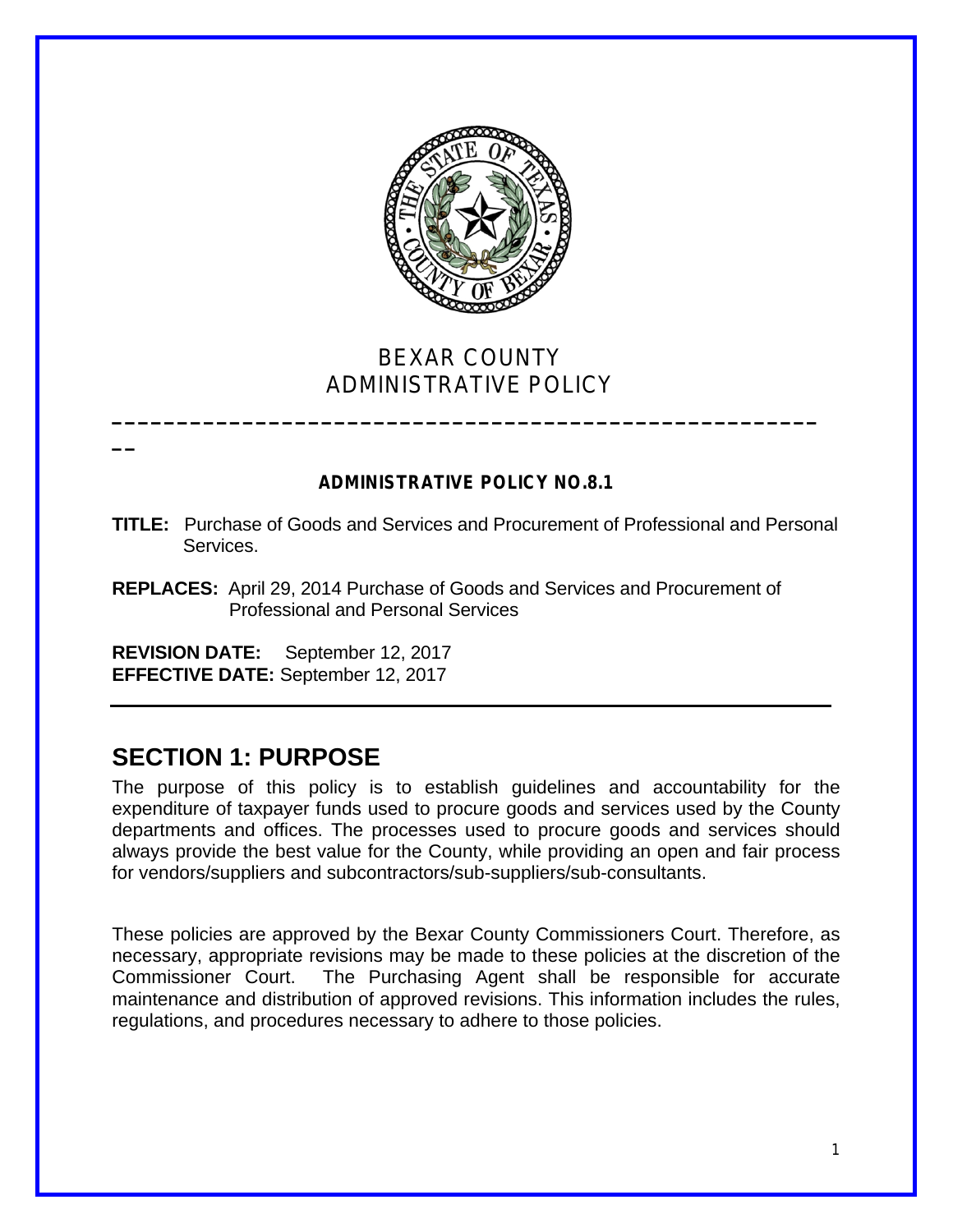# **SECTION 2: GUIDING PRINCIPLES**

The Guiding Principles that follow have been developed by and for the use of all of Bexar County's departments and offices:

- 1. Purchasing Department Employees will avoid any activity that would create a conflict between their personal interests and the interest of Bexar County and will avoid the appearance of unethical or compromising practices in relationships, actions, and communications. The types of activities that should be avoided include: accepting gratuities of any kind valued at more than \$25 from current or potential vendors; using confidential proprietary information for actual or anticipated personal gain; or disclosing a vendor's confidential proprietary information inappropriately to other vendors during the procurement process.
- 2. Taxpayers are best served by a purchasing program that encourages competition, prevents favoritism, and obtains the best value for the best price. This includes involvement by local outreach and small, minority and women-owned business enterprises (SMWBE) in the County's programs and purchases, to the greatest extent possible.
- 3. By working cooperatively, Bexar County can leverage purchasing volume for lower prices or other favorable terms. Bexar County will use cooperative arrangements where doing so will provide savings in time, money or other resources.
- 4. A livable community is based in part on the quality of its environment. Bexar County will buy environmentally friendly goods and services where doing so will not compromise quality or value.
- 5. In support of its mission to provide its citizens with quality services, Bexar County will continue to seek efficient and accountable methods of purchasing and maintaining county assets. Staff will use innovation and technology to enhance management of purchasing programs and expenditures.
- 6. Bexar County hires personnel with the skills necessary to provide quality services to its citizens. At times however, Bexar County may wish to use outside professional and personal services contractors. External professional and personal services will be sought when technical expertise is required which does not exist within Bexar County resources, or a temporary requirement exists that cannot be met by Bexar County's existing work forces, or it is necessary to receive advice and recommendations independently of the Bexar County workforce.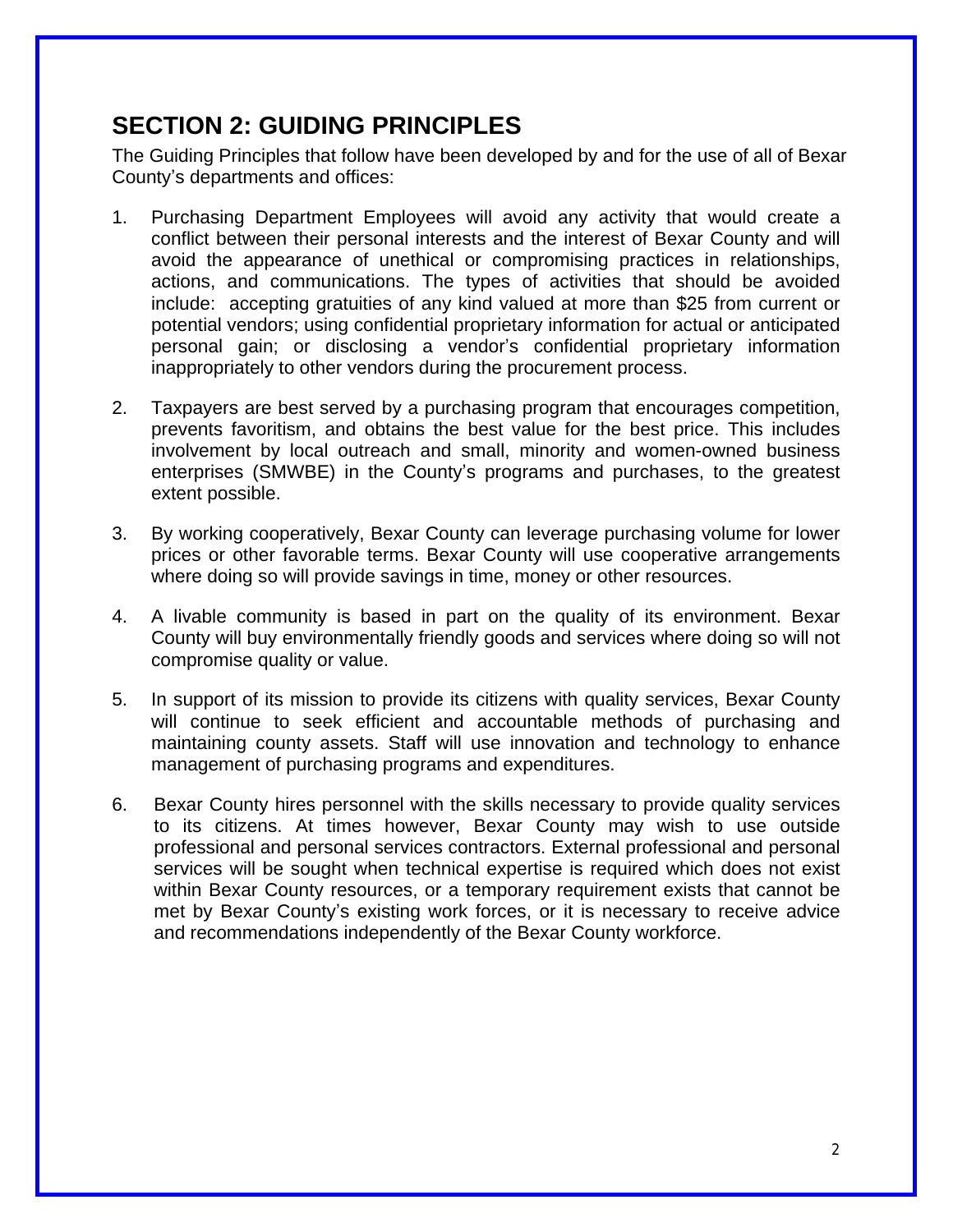# **SECTION 3: ROLES AND RESPONSIBILITIES**

## **COUNTY DEPARTMENTS AND OFFICES**

#### **General:**

The role of the Bexar County offices and departments shall be to utilize the services of the Purchasing Department for those purchases that are in excess of their purchase authority, and to work cooperatively to see that the necessary goods and services are procured to most efficiently serve Bexar County.

#### **Specific:**

- 1. Work cooperatively with the County Purchasing Agent and Commissioners Court to procure goods and services that maximize performance and achieve County goals;
- 2. Work with the County Manager's Office staff to strategically plan for procurement needs through the annual budget process;
- 3. Identify employees with purchase requisition and PCARD/TCARD duties and ensure they obtain necessary training in appropriate purchasing procedures before purchasing approval is granted;
- 4. Work with the County Small Business and Entrepreneurship Department (SBED) Director to include SMWBE performance measures in County departments and offices annual performance measures where appropriate. Measures will be based on an analysis of the availability of SMWBEs to meet a department's procurement needs;
- 5. Work with the County Auditor and Purchasing Agent to facilitate the inventory of County asset types;
- 6. Purchase ethically and not use position to secure special privileges, prices or exemptions for personal gain or for others;
- 7. Notify the Purchasing Agent and Commissioners Court of a business or personal relationship with a prospective vendor in writing and remove self from the procurement process;
- 8. Comply with State law, County purchasing, SMWBE(Bexar County ADMINISTRATIVE POLICY NO. 8.0) policies, and procedures and attend training to obtain necessary knowledge;
- 9. Refrain from using purchasing strategies designed to avoid formal competitive procurement procedures such as component purchases (purchasing in pieces rather than purchasing as a whole), separate purchases (purchasing goods in a series of separate purchases that normally would have been combined) and sequential purchases (purchases made over a period of time that would normally have been made as one purchase) that violate State law;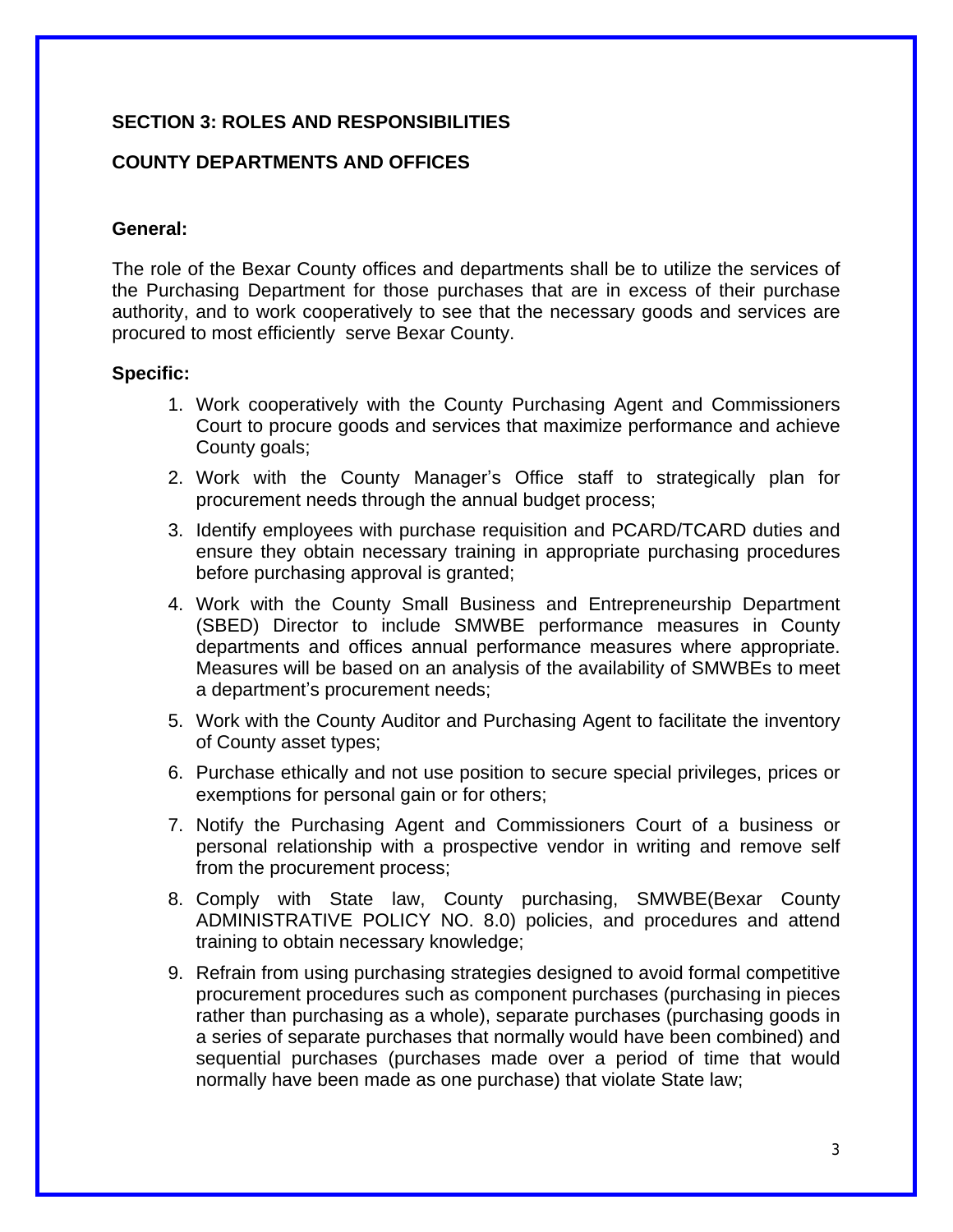- 10.Avoid submitting purchase requisitions to the Purchasing Department that would request expenditures in excess of existing budgeted funds;
- 11.Maintain appropriate documentation to support purchasing transactions as outlined in County policies and procedures;
- 12.Engage the Purchasing Agent and Small Business and Entrepreneurship Department for assistance in identifying SMWBEs when deciding on procurement needs;
- 13.Purchase professional and personal services in accordance with law and the County purchasing policies and procedures;
- 14.Coordinate with the Bexar County District Attorney's Office when submitting forms and documents used for solicitation and contracting of professional and personal services for legal review to ensure documents and procedures reflect changes in the law and this policy;
- 15.Discourage unsolicited verbal or written communications from competing companies which may pertain or relate directly or indirectly to any proposal being evaluated; and
- 16.Recommend contracts for award based on demonstrated competence and qualifications for the type of goods or services to be performed at fair and reasonable prices.

#### **PURCHASING AGENT**

#### **General:**

The procurement procedures for goods and services for Bexar County are set forth in the Texas Local Government Code 262, Purchasing and Contracting Authority of Counties. The Purchasing Agent shall supervise all competitive purchasing of goods and services in accordance with the procurement procedures for the County departments and offices.

#### **Specific:**

- 1. Provide assistance to the County Small Business and Entrepreneurship Department with outreach efforts;
- 2. Seek out and solicit bids and proposals from SMWBEs/HUBs and DBEs in support of the County SMWBE policies and document such efforts;
- 3. Provide strategic purchasing advice and support to County offices and departments as they develop operational programs;
- 4. Work with departments and offices to develop necessary forms, formats, and procedures for approval by Commissioners Court, in compliance with law and Court policy statements;
- 5. Work with suppliers to ensure timely delivery of goods and services for County departments and offices for the greatest value and in compliance with the law and County purchasing policies and procedures;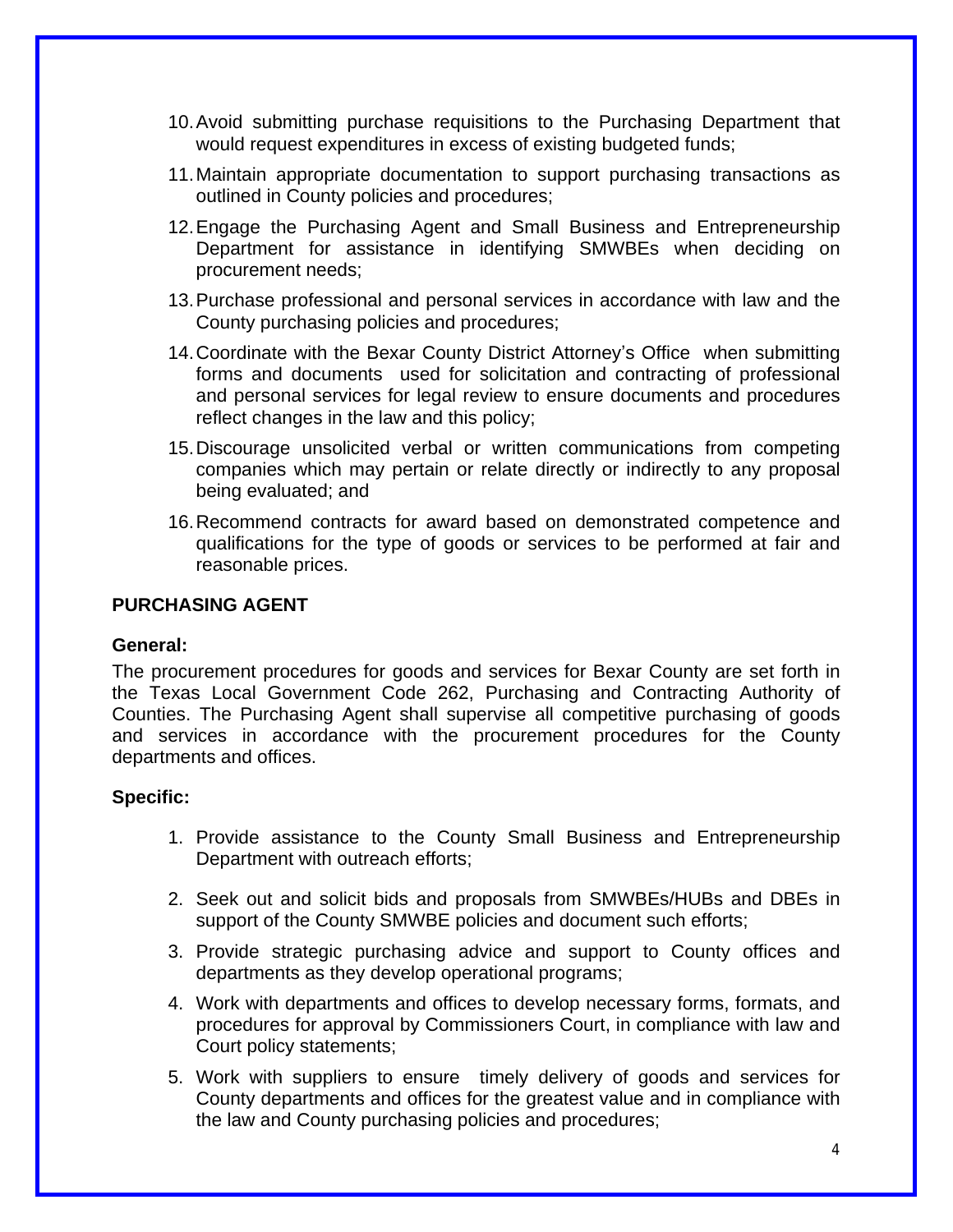- 6. Make purchases of goods and services that are in the aggregate, under \$50,000 and supervise the competitive process for purchases exceeding \$50,000;
- 7. Make recommendations for contract award to Commissioners Court for purchases supervised through the competitive purchasing process exceeding \$50,000 in the aggregate;
- 8. Resolve all internal and external complaints, and facilitate termination, demand for payment, cure notice, show cause and debarment procedures when deemed necessary in accordance with the law and County purchasing policies and procedures;
- 9. Provide training to assist County employees in compliance of the law and County purchasing policies and procedures;
- 10.Assist (when requested) with department recommendations for contract award to Commissioners Court for purchase of professional and personal services;
- 11.Provide the Small Business and Entrepreneurship Department with the contract award information by maintaining the online SMWBE Contract and Diversity Management System;
- 12.Perform outreach to build partnerships with County offices, vendors and other public agencies;
- 13.Set ethical standards for an open and fair process and develop formats to ensure that standards are enforced;
- 14.Maintain open and regular communication between County departments and offices, County officials and Commissioners Court;
- 15.Coordinate with the Bexar County District Attorney's Office and submit forms and documents used by the Purchasing Department for solicitation and contracting for legal review to ensure documents and procedures reflect changes in the law on an annual basis;
- 16.Work with Departments and offices to monitor vendor compliance with contract terms and conditions, quality of goods or services and timely renewal or re-bid;
- 17.Supervise the acquisition, tracking, monitoring, disposal, and reporting of County fixed and controlled asset types in accordance with law and County purchasing policy and procedures;
- 18.Provide assistance to County officials for purchases exempt from the competitive bid process;
- 19.Provide assistance to County officials for the purchase of professional and personal services;
- 20.Promote efforts to increase recycling and reduce waste when purchasing commodities and services for Bexar County;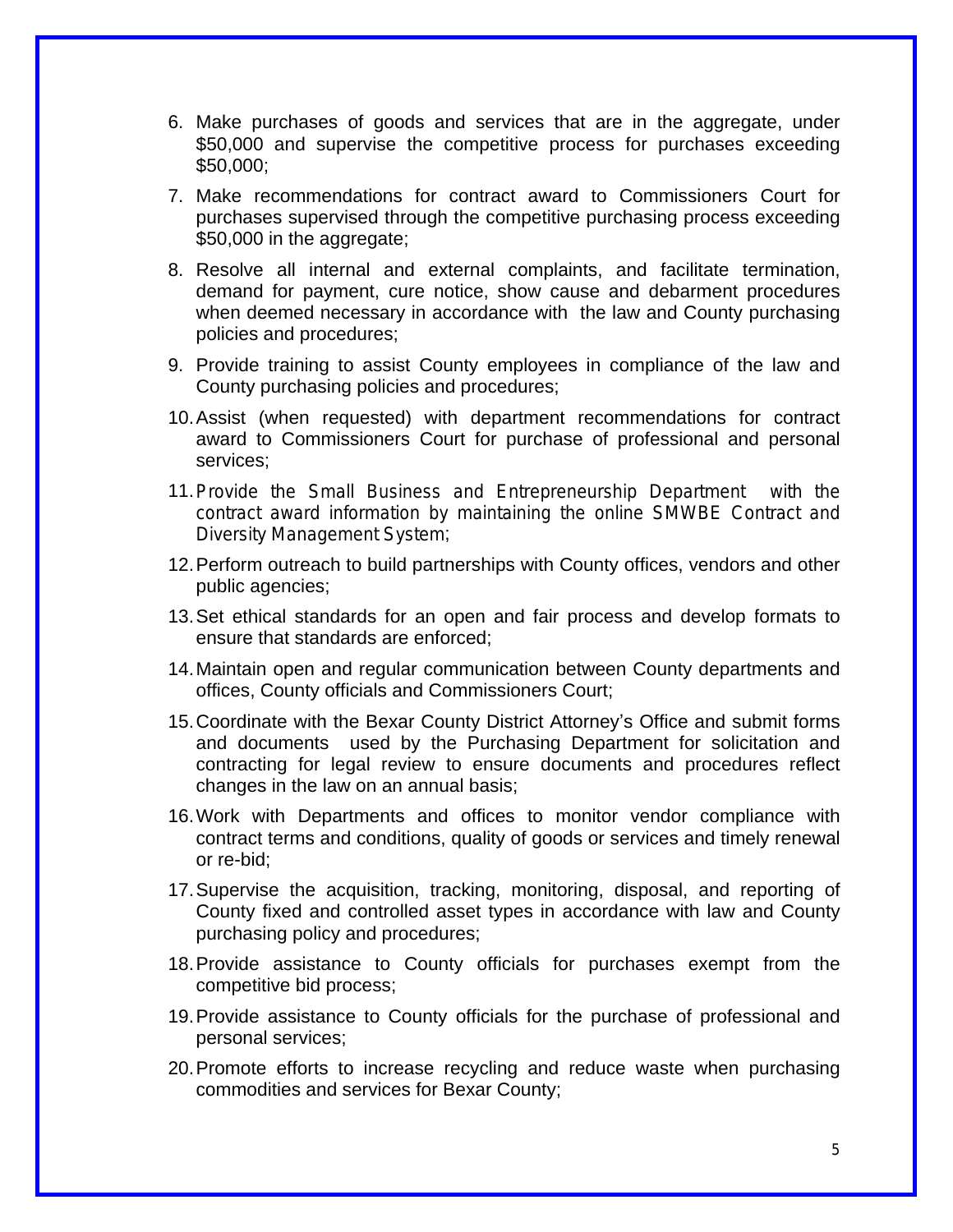- 21.Supervise purchases made using the County purchasing and travel card;
- 22.Review and recommend changes to the County Auditor's Office regarding purchasing functionality and the County Automated Financial Management System;
- 23.Utilize a bidder list that includes certified vendors (SMWBEs) for a purchase over \$5,000 that is subject to competition and made by the Purchasing Department.
- 24.Utilize a County automated contract register to record vendor solicitations, responses, and awards for a purchase over \$50,000 that is subject to competition and made by the Purchasing Department.
- 25.Procurement Thresholds:

(a) \$5,000 and below: Informal Procurement Activity and PCard Purchases

(b) \$5,001 to \$49,999: Informal Solicitation Requirement

(c) \$50,000 and above: Formal Solicitation Requirement, or as determined by Legislative Session

### **VENDORS AND PROSPECTIVE SUPPLIERS**

#### **General**

Bexar County welcomes the opportunity to do business with vendors in the community. The Purchasing Agent is interested in fostering participation by all businesses offering goods and services utilized by the County departments and offices. The Purchasing Agent has the responsibility of making the most economical acquisition of quality goods and services to ensure efficient operation.

#### **Specific**

- 1. Comply with County purchasing policy and procedures in an ethical and fair manner,and not misrepresent facts or circumstances in dealings with Bexar County;
- 2. Participate in good faith effort to achieve the County participation targets for SMWBE/HUB and DBE opportunities and reporting;
- 3. Request clarification, delineation, or explanation of a quote, bid or proposal in writing to the Purchasing Agent or individual specified in the solicitation document when competing for a procurement opportunity; (Note: Alterations to bids after bid opening is not authorized);
- 4. Respond to County requests and solicitations with fair and competitive pricing;
- 5. Deliver commodities and services in a timely fashion and in accordance with terms of the contract award; and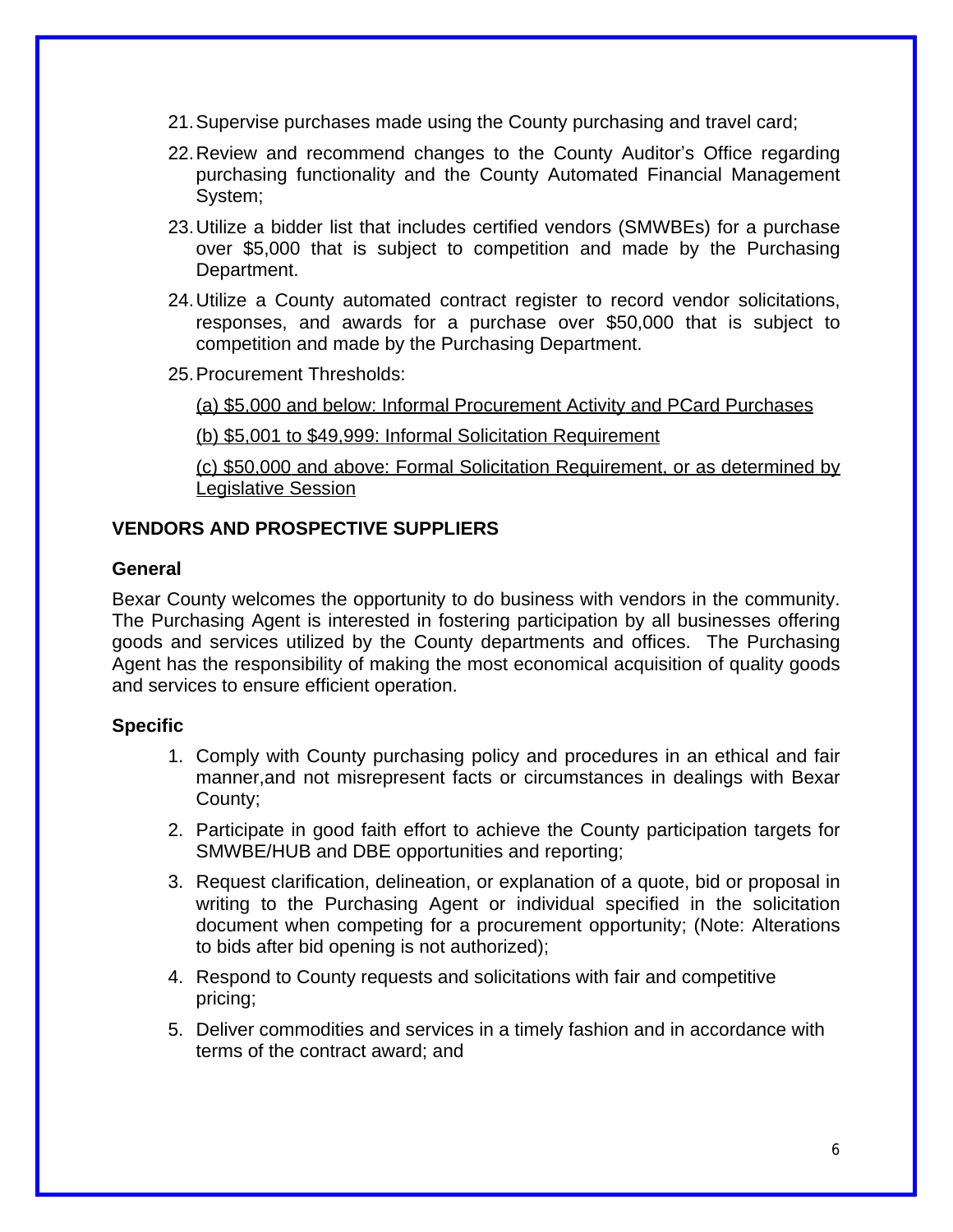6. Purchasing Department staff will verify the Excluded Parties List System (EPLS) for all Federal Funded Procurement Requirements by registering with the System for Award Management (SAM). [www.sam.gov](http://www.sam.gov)

#### **CHANGE ORDERS AND AMENDMENTS TO CONTRACT ACTIONS REQUIRING COMMISSIONERS COURT APPROVAL**

## **General**

Bexar County is subject to Texas Local Government Code 262.031, CHANGES IN PLANS AND SPECIFICATIONS, among many other laws pertaining to the purchase of goods and services. It is important that there is consistency in how our vendors, the public and other government agencies perceive our procurement process in terms of compliance to the applicable laws. That is why it is necessary that all change orders or amendments be coordinated appropriately by the Purchasing Agent, who is responsible to assure compliance with the applicable procurement laws and to promote fair and consistent dealings with the vendors used to supply County needs.

#### **Specific**

Only the Purchasing Agent is hereby authorized to issue change orders to existing contracts. Any change orders issued by any employee other than the Purchasing Agent, or an employee of the Purchasing Department of Bexar County is not binding and may result in disciplinary action for such employee.

Texas Local Government Code 262.031, CHANGES IN PLANS AND SPECIFICATIONS states:

(a) If it becomes necessary to make changes in plans, specifications, or proposals after a contract is made or if it becomes necessary to increase or decrease the quantity of items purchased, the Commissioners Court may make the changes. However, the total contract price may not be increased unless the cost of the change can be paid from available funds.

(b) If a change order involves an increase or decrease in cost of \$50,000 or less, the Commissioners Court may grant general authority to an employee to approve the change orders. However, the original contract price may not be increased by more than 25 percent unless the change order is necessary to comply with a federal or state statute, rule, regulation, or judicial decision enacted, adopted, or rendered after the contract was made. The original contract price may not be decreased by 18 percent or more without the consent of the contractor.